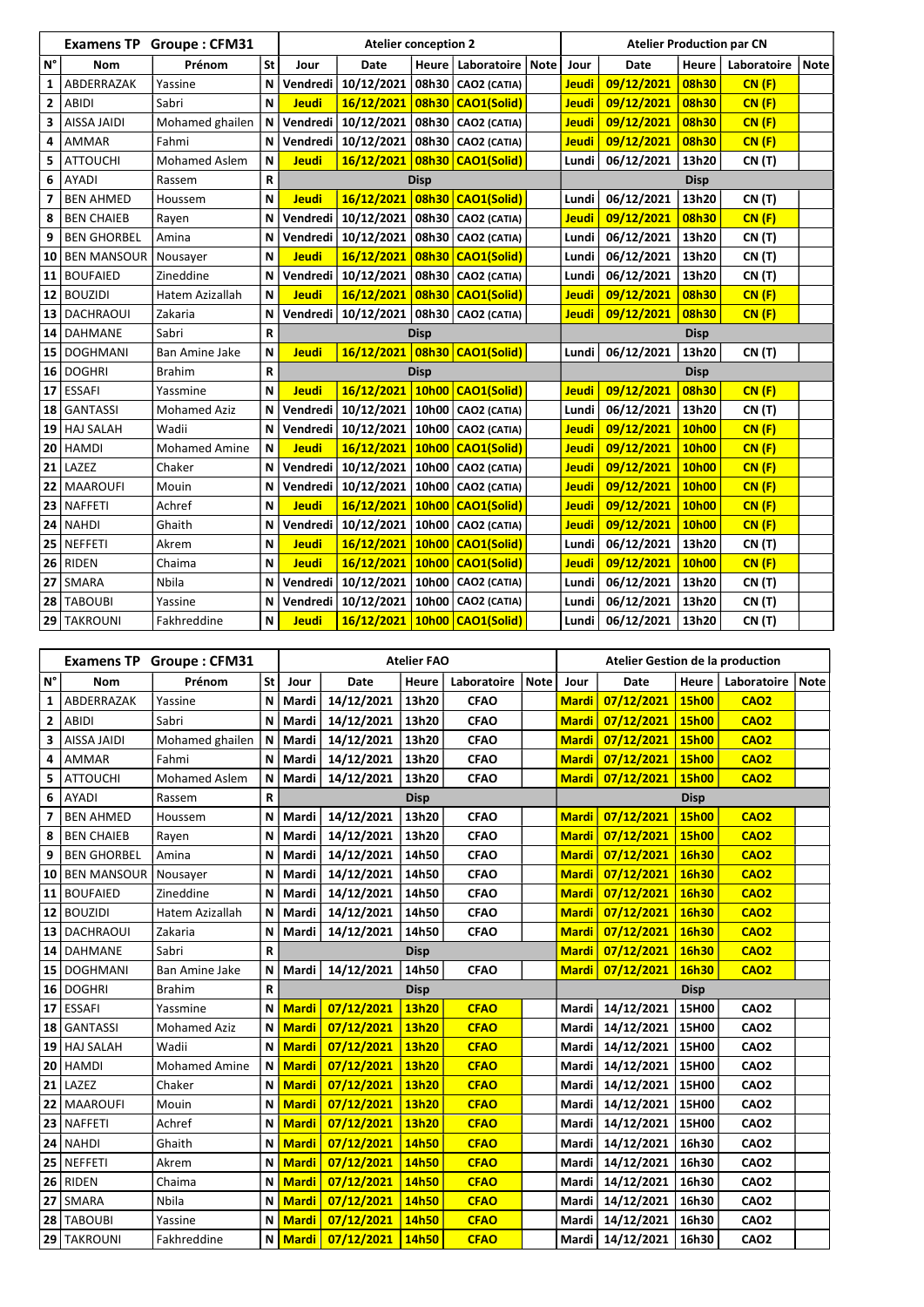|                         | <b>Examens TP</b>     | <b>Groupe: CFM32</b> |              | <b>Atelier conception 2</b> |                                          |              |                     |             |               | <b>Atelier Production par CN</b> |             |                            |  |  |  |
|-------------------------|-----------------------|----------------------|--------------|-----------------------------|------------------------------------------|--------------|---------------------|-------------|---------------|----------------------------------|-------------|----------------------------|--|--|--|
| $N^{\circ}$             | <b>Nom</b>            | Prénom               | <b>St</b>    | Jour                        | <b>Date</b>                              | <b>Heure</b> | Laboratoire         | <b>Note</b> | Jour          | <b>Date</b>                      |             | Heure   Laboratoire   Note |  |  |  |
| 1                       | <b>AMRI</b>           | Mohamed Oussama      | N            | <b>Mercredi</b>             | 15/12/2021                               | 08h30        | <b>CFAO (CATIA)</b> |             | <b>Samedi</b> | 11/12/2021                       | 08h30       | CN(F)                      |  |  |  |
| $\overline{\mathbf{2}}$ | <b>BALAGI</b>         | Mohamed              | N            | <b>Mercredi</b>             | 15/12/2021                               | 08h30        | <b>CFAO (CATIA)</b> |             | <b>Samedi</b> | 11/12/2021                       | 08h30       | CN(F)                      |  |  |  |
| 3                       | <b>BELFEKIH</b>       | Hedi                 | N            | Samedi                      | 18/12/2021                               | 08h30        | CAO1(Solid)         |             | Mercredi      | 08/12/2021                       | 10h00       | <b>CN (T)</b>              |  |  |  |
| 4                       | <b>BELHADJ</b>        | Amal                 | N            | Samedi                      | 18/12/2021                               | 08h30        | CAO1(Solid)         |             | Mercredi      | 08/12/2021                       | 10h00       | CN(T)                      |  |  |  |
|                         | <b>BEN FRADJ</b>      | Safouen              | N            | <b>Mercredi</b>             | 15/12/2021                               | 08h30        | <b>CFAO (CATIA)</b> |             | <b>Samedi</b> | 11/12/2021                       | 08h30       | CN(F)                      |  |  |  |
| 6                       | <b>BEN NASSER</b>     | <b>Mohamed Aziz</b>  | N            | Samedi                      | 18/12/2021                               | 08h30        | CAO1(Solid)         |             | <b>Samedi</b> | 11/12/2021                       | 08h30       | CN(F)                      |  |  |  |
| 7                       | <b>BEN OTHMEN</b>     | Hadir                | N            | <b>Mercredi</b>             | 15/12/2021                               | 08h30        | <b>CFAO (CATIA)</b> |             | Mercredi      | 08/12/2021                       | 10h00       | CN(T)                      |  |  |  |
| 8                       | <b>BEN SLIMA</b>      | Mohamed              | N            | <b>Mercredi</b>             | 15/12/2021                               | 08h30        | <b>CFAO (CATIA)</b> |             | Mercredi      | 08/12/2021                       | 10h00       | CN(T)                      |  |  |  |
| 9                       | <b>BEN YAGOUB</b>     | <b>Bilel</b>         | N            | Samedi                      | 18/12/2021                               | 08h30        | CAO1(Solid)         |             | <b>Samedi</b> | 11/12/2021                       | 08h30       | CN(F)                      |  |  |  |
| 10                      | <b>BENHSSIN</b>       | Wassim               | N            | Samedi                      | 18/12/2021                               | 08h30        | CAO1(Solid)         |             | <b>Samedi</b> | 11/12/2021                       | 08h30       | CN(F)                      |  |  |  |
|                         | 11 CHOUIREF           | Oussama              | N            | Samedi                      | 18/12/2021                               | 08h30        | CAO1(Solid)         |             | <b>Samedi</b> | 11/12/2021                       | 08h30       | CN(F)                      |  |  |  |
|                         | 12 DEHMANI            | Sadok                | N            | <b>Mercredi</b>             | 15/12/2021                               | 08h30        | <b>CFAO (CATIA)</b> |             | Mercredi      | 08/12/2021                       | 10h00       | <b>CN (T)</b>              |  |  |  |
|                         | 13 ELGHOUL            | Said                 | N            | Samedi                      | 18/12/2021                               | 08h30        | CAO1(Solid)         |             | <b>Samedi</b> | 11/12/2021                       | 10h00       | CN(F)                      |  |  |  |
| 14                      | <b>HAMMAMI</b>        | Amira                | $\mathsf{R}$ |                             | <b>Disp</b><br><b>Disp</b>               |              |                     |             |               |                                  |             |                            |  |  |  |
|                         | $15$ HICHRI           | Omar                 | N            | Samedi                      | 18/12/2021                               | 10h30        | CAO1(Solid)         |             | Mercredi      | 08/12/2021                       | 10h00       | <b>CN (T)</b>              |  |  |  |
| 16                      | <b>IBN REJEB</b>      | Ghofrane             | N            | <b>Mercredi</b>             | 15/12/2021                               | 08h30        | <b>CFAO (CATIA)</b> |             |               | Mercredi   08/12/2021            | 10h00       | <b>CN (T)</b>              |  |  |  |
| 17                      | <b>IBRAHIM KHALIL</b> | Sannen               | N            | Samedi                      | 18/12/2021                               | 10h30        | CAO1(Solid)         |             |               | Mercredi   08/12/2021            | 10h00       | <b>CN (T)</b>              |  |  |  |
|                         | $18$ JNIFA            | Malek                | $\mathsf{R}$ | <b>Mercredi</b>             | 15/12/2021                               | 08h30        | <b>CFAO (CATIA)</b> |             |               |                                  | <b>Disp</b> |                            |  |  |  |
|                         | $19$ KCHICH           | Nour                 | N            | Samedi                      | 18/12/2021                               | 10h30        | CAO1(Solid)         |             | <b>Samedi</b> | 11/12/2021                       | 10h00       | CN(F)                      |  |  |  |
| 20                      | <b>LAHOUEGUE</b>      | Hana                 | N            | <b>Mercredi</b>             | 15/12/2021                               | 08h30        | <b>CFAO (CATIA)</b> |             | Mercredi      | 08/12/2021                       | 10h00       | <b>CN (T)</b>              |  |  |  |
| 21                      | <b>LAOUITI</b>        | Amine                | $\mathsf{N}$ | Samedi                      | 18/12/2021                               | 10h30        | CAO1(Solid)         |             | Mercredi      | 08/12/2021                       | 10h00       | <b>CN (T)</b>              |  |  |  |
| 22                      | <b>LIMARI</b>         | Sirine               | $\mathsf{N}$ | <b>Mercredi</b>             | 15/12/2021                               | 08h30        | <b>CFAO (CATIA)</b> |             | <b>Samedi</b> | 11/12/2021                       | 10h00       | CN(F)                      |  |  |  |
|                         | <b>23   MAKNI</b>     | Oussama              | $\mathbf N$  | Samedi                      | 18/12/2021                               | 10h30        | CAO1(Solid)         |             | <b>Samedi</b> | 11/12/2021                       | 10h00       | CN(F)                      |  |  |  |
|                         | $24$ MEJRI            | Merin                | N            | Samedi                      | 18/12/2021   10h30   CAO1(Solid)         |              |                     |             | <b>Samedi</b> | 11/12/2021   10h00               |             | CN(F)                      |  |  |  |
|                         | $25$ NAHDI            | Salwa                | $\mathsf R$  |                             |                                          | <b>Disp</b>  |                     |             |               | <b>Disp</b>                      |             |                            |  |  |  |
|                         | $26$ NAJJAR           | Yassine              | $\mathsf N$  | Samedi                      | 18/12/2021   10h30                       |              | CAO1(Solid)         |             | Mercredi      | 08/12/2021   10h00               |             | CN(T)                      |  |  |  |
|                         | $27$ SHILI            | Seifeddine           | $\mathsf N$  | <b>Mercredi</b>             | 15/12/2021 08h30 CFAO (CATIA)            |              |                     |             | <b>Samedi</b> | 11/12/2021 10h00                 |             | CN(F)                      |  |  |  |
|                         | $28$ TRAD             | Emna                 | N            | <b>Mercredi</b>             | 15/12/2021 08h30 CFAO (CATIA)            |              |                     |             |               | Mercredi   08/12/2021            | 10h00       | <b>CN (T)</b>              |  |  |  |
|                         | 29 YADIR              | Rami                 |              |                             | N Mercredi 15/12/2021 08h30 CFAO (CATIA) |              |                     |             |               | Mercredi   08/12/2021   10h00    |             | CN (T)                     |  |  |  |

|                |                     | <b>Examens TP Groupe: CFM32</b> |              | <b>Atelier FAO</b> |                                 |              |                    |  |       | <b>Atelier Gestion de la production</b> |             |             |             |  |
|----------------|---------------------|---------------------------------|--------------|--------------------|---------------------------------|--------------|--------------------|--|-------|-----------------------------------------|-------------|-------------|-------------|--|
| $N^{\circ}$    | <b>Nom</b>          | Prénom                          | St           | Jour               | Date                            | <b>Heure</b> | Laboratoire   Note |  | Jour  | <b>Date</b>                             | Heure       | Laboratoire | <b>Note</b> |  |
| $\mathbf{1}$   | <b>AMRI</b>         | Mohamed Oussama                 | $\mathbf N$  | <b>Samedi</b>      | 18/12/2021                      | 08h30        | <b>CFAO</b>        |  | Lundi | 06/12/2021                              | 08h30       | <b>CAO3</b> |             |  |
| $\overline{2}$ | <b>BALAGI</b>       | Mohamed                         | $\mathbf N$  | <b>Samedi</b>      | 18/12/2021                      | 08h30        | <b>CFAO</b>        |  | Lundi | 06/12/2021                              | 08h30       | <b>CAO3</b> |             |  |
| 3              | <b>BELFEKIH</b>     | Hedi                            | N            | Vendredi           | 10/12/2021                      | 13h20        | <b>CFAO</b>        |  | Lundi | 06/12/2021                              | 08h30       | <b>CAO3</b> |             |  |
| 4              | <b>BELHADJ</b>      | Amal                            | N            | Vendredi           | 10/12/2021                      | 13h20        | <b>CFAO</b>        |  | Lundi | 06/12/2021                              | 08h30       | <b>CAO3</b> |             |  |
|                | <b>BEN FRADJ</b>    | Safouen                         | N            | <b>Samedi</b>      | 18/12/2021                      | 08h30        | <b>CFAO</b>        |  | Lundi | 06/12/2021                              | 08h30       | <b>CAO3</b> |             |  |
| 6              | <b>BEN NASSER</b>   | <b>Mohamed Aziz</b>             | N            | Vendredi           | 10/12/2021                      | 13h20        | <b>CFAO</b>        |  | Lundi | 06/12/2021                              | 08h30       | <b>CAO3</b> |             |  |
| 7              | <b>BEN OTHMEN</b>   | Hadir                           | N            | <b>Samedi</b>      | 18/12/2021                      | 08h30        | <b>CFAO</b>        |  | Lundi | 06/12/2021                              | 08h30       | <b>CAO3</b> |             |  |
| 8              | <b>BEN SLIMA</b>    | Mohamed                         | N            | <b>Samedi</b>      | 18/12/2021                      | 08h30        | <b>CFAO</b>        |  | Lundi | 06/12/2021                              | 10h00       | <b>CAO3</b> |             |  |
| 9              | <b>BEN YAGOUB</b>   | <b>Bilel</b>                    | N            | Vendredi           | 10/12/2021   13h20              |              | <b>CFAO</b>        |  | Lundi | 06/12/2021                              | 10h00       | <b>CAO3</b> |             |  |
|                | 10   BENHSSIN       | Wassim                          | N            | Vendredi           | 10/12/2021                      | 13h20        | <b>CFAO</b>        |  | Lundi | 06/12/2021                              | 10h00       | <b>CAO3</b> |             |  |
|                | 11 CHOUIREF         | Oussama                         | N            | Vendredi           | 10/12/2021                      | 13h20        | <b>CFAO</b>        |  | Lundi | 06/12/2021                              | 10h00       | <b>CAO3</b> |             |  |
|                | 12   DEHMANI        | Sadok                           | N            | <b>Samedi</b>      | 18/12/2021                      | 08h30        | <b>CFAO</b>        |  | Lundi | 06/12/2021                              | 10h00       | <b>CAO3</b> |             |  |
|                | 13 ELGHOUL          | Said                            | N            |                    | Vendredi   10/12/2021   13h20   |              | <b>CFAO</b>        |  | Lundi | 06/12/2021                              | 10h00       | <b>CAO3</b> |             |  |
|                | 14   HAMMAMI        | Amira                           | R            |                    |                                 | <b>Disp</b>  |                    |  |       | <b>Disp</b>                             |             |             |             |  |
|                | $15$ HICHRI         | Omar                            | N            | Vendredi           | 10/12/2021                      | 14H50        | <b>CFAO</b>        |  | Lundi | 13/12/2021                              | 08h30       | <b>CAO3</b> |             |  |
|                | 16   IBN REJEB      | Ghofrane                        | N            | <b>Samedi</b>      | 18/12/2021                      | 10h00        | <b>CFAO</b>        |  | Lundi | 13/12/2021                              | 08h30       | <b>CAO3</b> |             |  |
|                | 17   IBRAHIM KHALIL | Sannen                          | N            | Vendredi           | 10/12/2021 14H50                |              | <b>CFAO</b>        |  | Lundi | 13/12/2021                              | 08h30       | <b>CAO3</b> |             |  |
|                | $18$ JNIFA          | Malek                           | $\mathsf{R}$ |                    |                                 | <b>Disp</b>  |                    |  |       |                                         | <b>Disp</b> |             |             |  |
|                | $19$ KCHICH         | Nour                            | N            | Vendredi           | 10/12/2021 14H50                |              | <b>CFAO</b>        |  | Lundi | 13/12/2021                              | 08h30       | <b>CAO3</b> |             |  |
| 20             | <b>LAHOUEGUE</b>    | Hana                            | N            | <b>Samedi</b>      | 18/12/2021                      | 10h00        | <b>CFAO</b>        |  | Lundi | 13/12/2021                              | 08h30       | <b>CAO3</b> |             |  |
|                | 21 LAOUITI          | Amine                           | N            | Vendredi           | 10/12/2021                      | 14H50        | <b>CFAO</b>        |  | Lundi | 13/12/2021                              | 08h30       | <b>CAO3</b> |             |  |
|                | $22$ LIMARI         | Sirine                          | N            | <b>Samedi</b>      | 18/12/2021 10h00                |              | <b>CFAO</b>        |  | Lundi | 13/12/2021                              | 08h30       | <b>CAO3</b> |             |  |
|                | $23$ MAKNI          | Oussama                         | N            |                    | Vendredi   10/12/2021   14H50   |              | <b>CFAO</b>        |  | Lundi | 13/12/2021                              | 10h00       | <b>CAO3</b> |             |  |
|                | $24$ MEJRI          | Merin                           |              |                    | N Vendredi   10/12/2021   14H50 |              | <b>CFAO</b>        |  |       | Lundi 13/12/2021                        | 10h00       | <b>CAO3</b> |             |  |
|                | $25$ NAHDI          | Salwa                           | R            |                    |                                 | <b>Disp</b>  |                    |  |       | <b>Disp</b>                             |             |             |             |  |
|                | $26$ NAJJAR         | Yassine                         | $\mathbf N$  |                    | Vendredi   10/12/2021   14H50   |              | <b>CFAO</b>        |  | Lundi | 13/12/2021                              | 10h00       | <b>CAO3</b> |             |  |
|                | $27$ SHILI          | Seifeddine                      | $\mathbf N$  | <b>Samedi</b>      | 18/12/2021 10h00                |              | <b>CFAO</b>        |  | Lundi | 13/12/2021                              | 10h00       | <b>CAO3</b> |             |  |
|                | $28$ TRAD           | Emna                            | $\mathbf N$  | <b>Samedi</b>      | 18/12/2021 10h00                |              | <b>CFAO</b>        |  | Lundi | 13/12/2021                              | 10h00       | <b>CAO3</b> |             |  |
|                | 29 YADIR            | Rami                            | $\mathsf{N}$ | <b>Samedi</b>      | 18/12/2021 10h00                |              | <b>CFAO</b>        |  | Lundi | 13/12/2021                              | 10h00       | <b>CAO3</b> |             |  |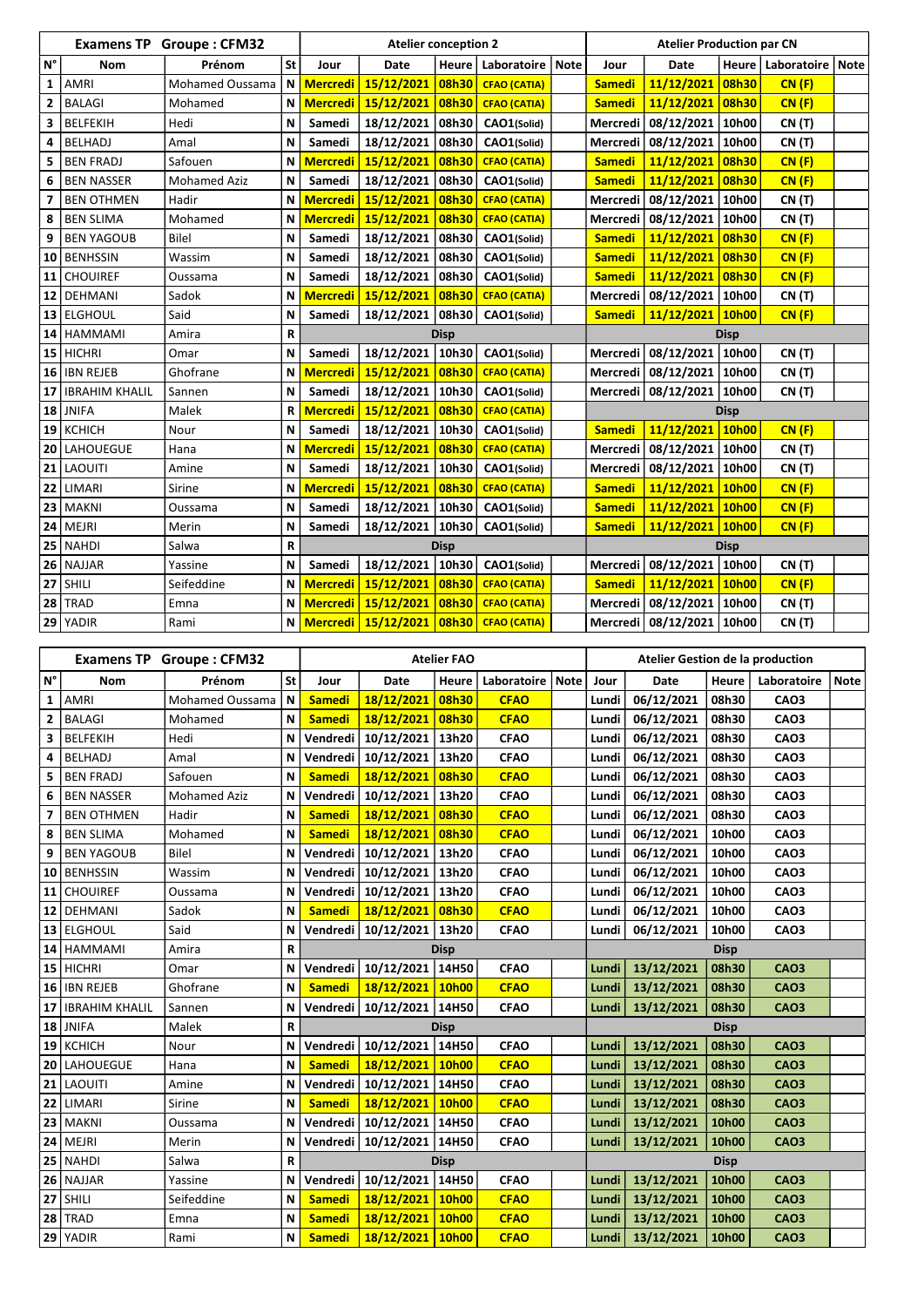|                         | <b>Examens TP Groupe: M31</b> |                      |           |       | Atelier commande industrielle |              |             | Atelier Techniques de réparation |          |                         |              |                   |             |
|-------------------------|-------------------------------|----------------------|-----------|-------|-------------------------------|--------------|-------------|----------------------------------|----------|-------------------------|--------------|-------------------|-------------|
|                         |                               |                      |           |       |                               |              |             |                                  |          | des systèmes mécaniques |              |                   |             |
| $N^{\circ}$             | <b>Nom</b>                    | Prenom               | <b>St</b> | Jour  | <b>Date</b>                   | <b>Heure</b> | Laboratoire | <b>Note</b>                      | Jour     | <b>Date</b>             | <b>Heure</b> | Laboratoire       | <b>Note</b> |
| $\mathbf{1}$            | <b>AOUACHIRI</b>              | Wissem               | N         | Lundi | 13/12/2021                    | 08h30        | A 060/4     |                                  | Mercerdi | 15/12/2021              | 08h30        | Production        |             |
| $\overline{2}$          | <b>BARKOUTI</b>               | Zied                 | N         | Lundi | 13/12/2021                    | 08h30        | A 060/4     |                                  | Mercerdi | 15/12/2021              | 08h30        | Production        |             |
| 3                       | <b>BEN AMMAR</b>              | Charfeddine          | N         | Lundi | 13/12/2021                    | 08h30        | A 060/4     |                                  | Mercerdi | 15/12/2021              | 08h30        | Production        |             |
| 4                       | <b>BEN ARBIA</b>              | Ala                  | N         | Lundi | 13/12/2021                    | 08h30        | A 060/4     |                                  | Mercerdi | 15/12/2021              | 08h30        | <b>Production</b> |             |
| 5                       | <b>BEN MANSOUR</b>            | Ala Eddine           | N         | Lundi | 13/12/2021                    | 08h30        | A 060/4     |                                  | Mercerdi | 15/12/2021              | 08h30        | <b>Production</b> |             |
| 6                       | <b>BEN NASER</b>              | Yassmine             | N         | Lundi | 13/12/2021                    | 09h30        | A 060/4     |                                  | Mercerdi | 15/12/2021              | 09h30        | <b>Production</b> |             |
| $\overline{\mathbf{z}}$ | <b>BEN ROMDHANE</b>           | Mohamed              | N         | Lundi | 13/12/2021                    | 09h30        | A 060/4     |                                  | Mercerdi | 15/12/2021              | 09h30        | Production        |             |
| 8                       | <b>BEN SLAH</b>               | Youssef              | N         | Lundi | 13/12/2021                    | 09h30        | A 060/4     |                                  | Mercerdi | 15/12/2021              | 09h30        | Production        |             |
| 9                       | <b>BEN SLIMEN</b>             | <b>Firas</b>         | N         | Lundi | 13/12/2021                    | 09h30        | A 060/4     |                                  | Mercerdi | 15/12/2021              | 09h30        | <b>Production</b> |             |
| 10                      | <b>BOUALEG</b>                | <b>Mohamed Amine</b> | N         | Lundi | 13/12/2021                    | 09h30        | A 060/4     |                                  | Mercerdi | 15/12/2021              | 09h30        | <b>Production</b> |             |
| 11                      | <b>CHALBIA</b>                | Dhiaeddine           | ${\sf R}$ |       |                               | <b>Disp</b>  |             |                                  |          |                         | <b>Disp</b>  |                   |             |
| 12                      | <b>CHARFI</b>                 | Seifallah            | N         | Lundi | 13/12/2021                    | 10h30        | A 060/4     |                                  | Mercerdi | 15/12/2021              | 10h30        | <b>Production</b> |             |
| 13                      | <b>CHATER</b>                 | Nidhal               | N         | Lundi | 13/12/2021                    | 10h30        | A 060/4     |                                  | Mercerdi | 15/12/2021              | 10h30        | <b>Production</b> |             |
| 14                      | <b>DEBBICH</b>                | Darine               | N         | Lundi | 13/12/2021                    | 10h30        | A 060/4     |                                  | Mercerdi | 15/12/2021              | 10h30        | <b>Production</b> |             |
| 15                      | <b>DEKHLEWI</b>               | <b>Mohamed Amin</b>  | N         | Lundi | 13/12/2021                    | 10h30        | A 060/4     |                                  | Mercerdi | 15/12/2021              | 10h30        | <b>Production</b> |             |
| 16                      | <b>DJELLOUT</b>               | Wassim               | N         | Mardi | 14/12/2021                    | 15h00        | A 060/4     |                                  | Mercerdi | 15/12/2021              | 10h30        | Production        |             |
| 17                      | <b>GHABRI</b>                 | Amine                | N         | Mardi | 14/12/2021                    | 15h00        | A 060/4     |                                  | Mercerdi | 15/12/2021              | 13h30        | <b>Production</b> |             |
| 18                      | <b>GUESMI</b>                 | Hadil                | N         | Mardi | 14/12/2021                    | 15h00        | A 060/4     |                                  | Mercerdi | 15/12/2021              | 13h30        | <b>Production</b> |             |
| 19                      | <b>KORBI</b>                  | Ahmed                | N         | Mardi | 14/12/2021                    | 15h00        | A 060/4     |                                  | Mercerdi | 15/12/2021              | 13h30        | <b>Production</b> |             |
| 20                      | <b>KSIR</b>                   | Khalil               | N         | Mardi | 14/12/2021                    | 15h00        | A 060/4     |                                  |          | Mercerdi   15/12/2021   | 13h30        | Production        |             |
| 21                      | LANJAR                        | Ranim                | N         | Mardi | 14/12/2021                    | 16h00        | A 060/4     |                                  | Mercerdi | 15/12/2021              | 13h30        | <b>Production</b> |             |
| 22                      | <b>MAAOUI</b>                 | Ahmed                | N         | Mardi | 14/12/2021                    | 16h00        | A 060/4     |                                  | Mercerdi | 15/12/2021              | 14h30        | <b>Production</b> |             |
| 23                      | <b>MANSOUR</b>                | Siwar                | N         | Mardi | 14/12/2021                    | 16h00        | A 060/4     |                                  | Mercerdi | 15/12/2021              | 14h30        | <b>Production</b> |             |
| 24                      | <b>MECHERGUI</b>              | <b>Talel</b>         | N         | Mardi | 14/12/2021                    | 16h00        | A 060/4     |                                  | Mercerdi | 15/12/2021              | 14h30        | <b>Production</b> |             |
| 25                      | <b>MESSAOUDI</b>              | Ala                  | N         | Mardi | 14/12/2021                    | 16h00        | A 060/4     |                                  | Mercerdi | 15/12/2021              | 14h30        | <b>Production</b> |             |
| 26                      | RAGMOUNE                      | Rahma                | N         | Mardi | 14/12/2021                    | 17h00        | A 060/4     |                                  | Mercerdi | 15/12/2021              | 14h30        | Production        |             |
| 27                      | RAHALI                        | Oussama              | N         | Mardi | 14/12/2021                    | 17h00        | A 060/4     |                                  | Mercerdi | 15/12/2021              | 15h30        | <b>Production</b> |             |
| 28                      | <b>ROMDHANI</b>               | <b>Bilel</b>         | N         | Mardi | 14/12/2021                    | 17h00        | A 060/4     |                                  | Mercerdi | 15/12/2021              | 15h30        | Production        |             |
|                         | 29 SOUISSI                    | Achref               | N         | Mardi | 14/12/2021                    | 17h00        | A 060/4     |                                  | Mercerdi | 15/12/2021              | 15h30        | <b>Production</b> |             |

|              | Atelier Techniques de réparation<br><b>Examens TP Groupe: M31</b> |                      |                           |       |                        |              |                          | <b>Atelier GMAO</b> |             |             |              |                  |             |
|--------------|-------------------------------------------------------------------|----------------------|---------------------------|-------|------------------------|--------------|--------------------------|---------------------|-------------|-------------|--------------|------------------|-------------|
|              |                                                                   |                      |                           |       |                        |              | des systèmes automatisés |                     |             |             |              |                  |             |
| $N^{\circ}$  | <b>Nom</b>                                                        | Prenom               | <b>St</b>                 | Jour  | <b>Date</b>            | <b>Heure</b> | Laboratoire              | <b>Note</b>         | Jour        | <b>Date</b> | <b>Heure</b> | Laboratoire      | <b>Note</b> |
| $\mathbf{1}$ | <b>AOUACHIRI</b>                                                  | Wissem               | N                         | Jeudi | 16/12/2021             | 08h30        | A060/7                   |                     | Jeudi       | 09/12/2021  | 08h30        | <b>CAO 2</b>     |             |
| $\mathbf{2}$ | <b>BARKOUTI</b>                                                   | Zied                 | $\mathsf N$               | Jeudi | 16/12/2021             | 08h30        | A060/7                   |                     | Jeudi       | 09/12/2021  | 08h30        | <b>CAO 2</b>     |             |
| 3            | <b>BEN AMMAR</b>                                                  | Charfeddine          | N                         | Jeudi | 16/12/2021             | 08h30        | A060/7                   |                     | Jeudi       | 09/12/2021  | 08h30        | <b>CAO 2</b>     |             |
| 4            | <b>BEN ARBIA</b>                                                  | Ala                  | N                         | Jeudi | 16/12/2021             | 08h30        | A060/7                   |                     | Jeudi       | 09/12/2021  | 08h30        | <b>CAO 2</b>     |             |
| 5            | <b>BEN MANSOUR</b>                                                | Ala Eddine           | N                         | Jeudi | 16/12/2021             | 08h30        | A060/7                   |                     | Jeudi       | 09/12/2021  | 08h30        | <b>CAO 2</b>     |             |
| 6            | <b>BEN NASER</b>                                                  | Yassmine             | N                         | Jeudi | 16/12/2021             | 08h30        | A060/7                   |                     | Jeudi       | 09/12/2021  | 08h30        | <b>CAO 2</b>     |             |
| 7            | <b>BEN ROMDHANE</b>                                               | Mohamed              | N                         | Jeudi | 16/12/2021             | 08h30        | A060/7                   |                     | Jeudi       | 09/12/2021  | 08h30        | <b>CAO 2</b>     |             |
| 8            | <b>BEN SLAH</b>                                                   | Youssef              | N                         | Jeudi | 16/12/2021             | 10h00        | A060/7                   |                     | Jeudi       | 09/12/2021  | 10h00        | <b>CAO 2</b>     |             |
| 9            | <b>BEN SLIMEN</b>                                                 | Firas                | N                         | Jeudi | 16/12/2021             | 10h00        | A060/7                   |                     | Jeudi       | 09/12/2021  | 10h00        | <b>CAO 2</b>     |             |
|              | 10   BOUALEG                                                      | <b>Mohamed Amine</b> | N                         | Jeudi | 16/12/2021             | 10h00        | A060/7                   |                     | Jeudi       | 09/12/2021  | 10h00        | <b>CAO 2</b>     |             |
|              | 11   CHALBIA                                                      | Dhiaeddine           | $\mathbf R$               |       |                        | <b>Disp</b>  |                          |                     | <b>Disp</b> |             |              |                  |             |
|              | 12   CHARFI                                                       | Seifallah            | N                         | Jeudi | 16/12/2021             | 10h00        | A060/7                   |                     | Jeudi       | 09/12/2021  | 10h00        | <b>CAO 2</b>     |             |
|              | $13$ CHATER                                                       | Nidhal               | $\mathbf N$               | Jeudi | 16/12/2021             | 10h00        | A060/7                   |                     | Jeudi       | 09/12/2021  | 10h00        | <b>CAO 2</b>     |             |
|              | 14   DEBBICH                                                      | Darine               | N                         | Jeudi | 16/12/2021             | 10h00        | A060/7                   |                     | Jeudi       | 09/12/2021  | 10h00        | <b>CAO 2</b>     |             |
|              | 15   DEKHLEWI                                                     | <b>Mohamed Amin</b>  | $\boldsymbol{\mathsf{N}}$ | Jeudi | 16/12/2021             | 10h00        | A060/7                   |                     | Jeudi       | 09/12/2021  | 10h00        | <b>CAO 2</b>     |             |
|              | 16   DJELLOUT                                                     | Wassim               | N                         | Jeudi | 09/12/2021             | 08h30        | A060/7                   |                     | Jeudi       | 16/12/2021  | 08h30        | <b>CAO 2</b>     |             |
|              | $17$ GHABRI                                                       | Amine                | N                         | Jeudi | 09/12/2021             | 08h30        | A060/7                   |                     | Jeudi       | 16/12/2021  | 08h30        | <b>CAO 2</b>     |             |
|              | 18   GUESMI                                                       | Hadil                | N                         | Jeudi | 09/12/2021             | 08h30        | A060/7                   |                     | Jeudi       | 16/12/2021  | 08h30        | <b>CAO 2</b>     |             |
|              | $19$ KORBI                                                        | Ahmed                | N                         | Jeudi | 09/12/2021             | 08h30        | A060/7                   |                     | Jeudi       | 16/12/2021  | 08h30        | <b>CAO 2</b>     |             |
|              | $20$ KSIR                                                         | Khalil               | N                         | Jeudi | 09/12/2021             | 08h30        | A060/7                   |                     | Jeudi       | 16/12/2021  | 08h30        | CAO <sub>2</sub> |             |
|              | $21$ LANJAR                                                       | Ranim                | N                         | Jeudi | 09/12/2021             | 08h30        | A060/7                   |                     | Jeudi       | 16/12/2021  | 08h30        | <b>CAO 2</b>     |             |
|              | 22   MAAOUI                                                       | Ahmed                | N                         | Jeudi | 09/12/2021             | 08h30        | A060/7                   |                     | Jeudi       | 16/12/2021  | 08h30        | <b>CAO 2</b>     |             |
|              | 23   MANSOUR                                                      | Siwar                |                           |       | N   Jeudi   09/12/2021 | 10h00        | A060/7                   |                     | Jeudi       | 16/12/2021  | 10h00        | <b>CAO 2</b>     |             |
|              | 24   MECHERGUI                                                    | Talel                | N                         | Jeudi | 09/12/2021             | 10h00        | A060/7                   |                     | Jeudi       | 16/12/2021  | 10h00        | <b>CAO 2</b>     |             |
|              | 25   MESSAOUDI                                                    | Ala                  | N                         | Jeudi | 09/12/2021             | 10h00        | A060/7                   |                     | Jeudi       | 16/12/2021  | 10h00        | <b>CAO 2</b>     |             |
|              | 26   RAGMOUNE                                                     | Rahma                | N                         | Jeudi | 09/12/2021             | 10h00        | A060/7                   |                     | Jeudi       | 16/12/2021  | 10h00        | CAO <sub>2</sub> |             |
|              | 27   RAHALI                                                       | Oussama              | N                         | Jeudi | 09/12/2021             | 10h00        | A060/7                   |                     | Jeudi       | 16/12/2021  | 10h00        | CAO <sub>2</sub> |             |
|              | 28   ROMDHANI                                                     | Bilel                | N                         | Jeudi | 09/12/2021             | 10h00        | A060/7                   |                     | Jeudi       | 16/12/2021  | 10h00        | <b>CAO 2</b>     |             |
|              | 29 SOUISSI                                                        | Achref               | $\mathbf N$               | Jeudi | 09/12/2021             | 10h00        | A060/7                   |                     | Jeudi       | 16/12/2021  | 10h00        | <b>CAO 2</b>     |             |